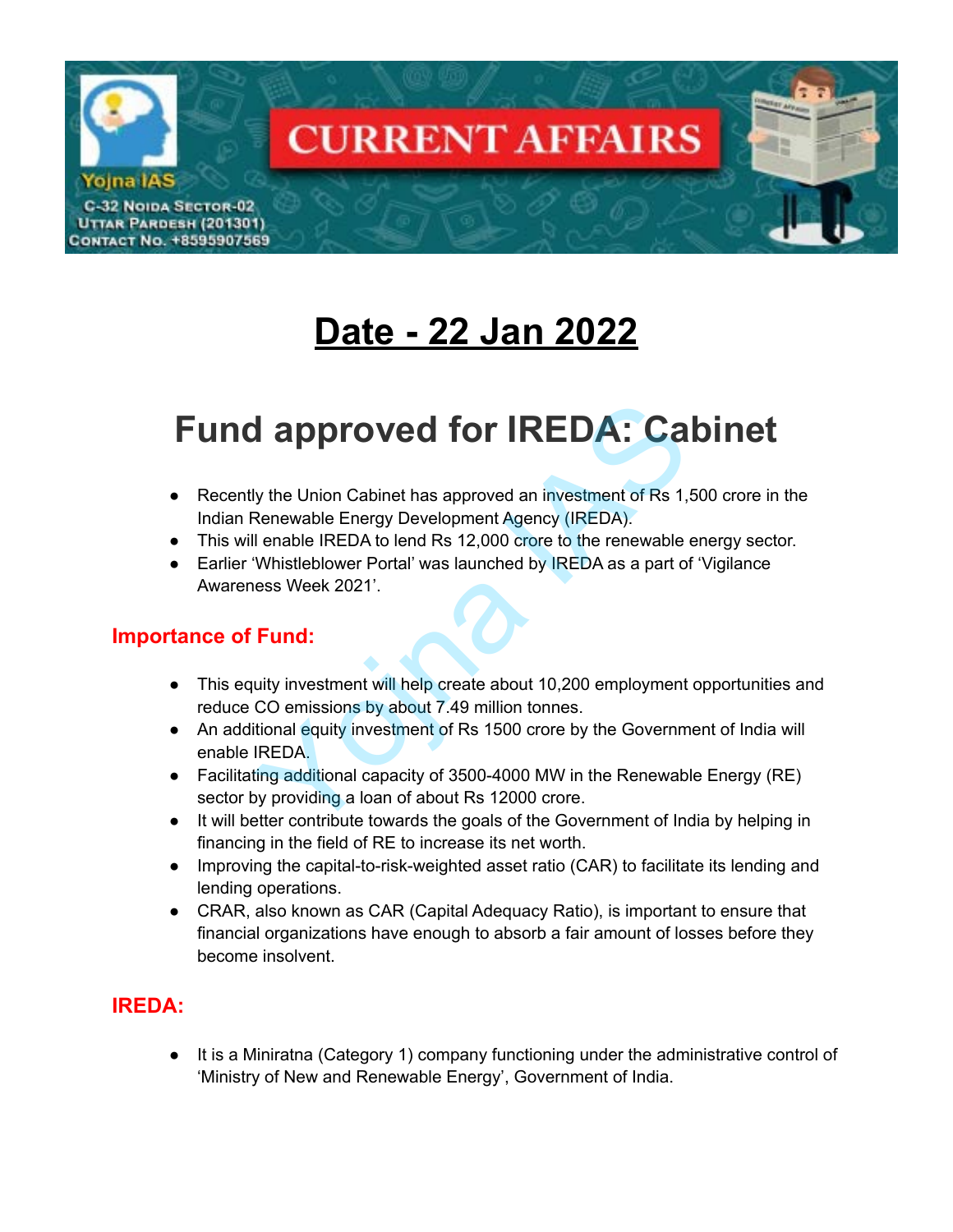- Its function is to encourage projects related to new and renewable energy sources and to provide financial assistance to them for development.
- It has been notified as a 'Public Financial Institution' under Section 4A of the 'Companies Act, 1956'.
- It has been registered as a 'Non-Banking Financial Company' under the rules of 'Reserve Bank of India'.
- It was incorporated as a Public Limited Company in the year 1987 as a 'Non-Banking Financial Institution'.
- Its objective is to promote, develop and provide financial assistance to projects related to new and renewable energy sources.

## **Abdul Ghaffar Khan**

- Abdul Ghaffar Khan was born on **6 February 1890 in a Pashtun family of Pakistan**.
- Abdul Ghaffar Khan, who did his studies from Aligarh Muslim University, was a person of rebellious ideas. That is why he got involved in revolutionary activities during his studies.
- Khan Abdul Ghaffar Khan vowed to save the Pashtun people from the oppression of the British.
- At the age of 20, he opened a school in his hometown, Utman Jai, which was successful in a few months, but his school was banned in 1915 by the British government.
- For the next 3 years, he traveled to hundreds of villages to create awareness among Pashtuns. It is said that after this people started calling him by the name **'Badshah Khan'**. Shaffar Khan was born on 6 February 1890 in a Pashtun<br>
In.<br>
Shaffar Khan, who did his studies from Aligarh Muslim L<br>
of rebellious ideas. That is why he got involved in revolu<br>
his studies.<br>
bdul Ghaffar Khan vowed to save
- Khan Abdul Ghaffar Khan, who became famous due to the Pashtun movement, met Mahatma Gandhi, he was greatly influenced by him and increased his preference for non-violent movements.
- Abdul Ghaffar Khan was arrested by the British in Peshawar on 23 April 1923 for his involvement in the salt movement as he delivered a speech at a meeting held in the town of Utmanzai in the North-West Frontier Province.
- Abdul Ghaffar Khan is known for his non-violent methods, which led to protests in neighboring cities including Peshawar over the arrest of Khan.
- The British were scared to see the movement of thousands of people who reached there to rescue them and they ordered firing to stop the people. As soon as the order was received, the British soldiers opened fire on the unarmed people.
- About 250 people died in this massacre. It is also called Qissa Khwani Bazaar massacre.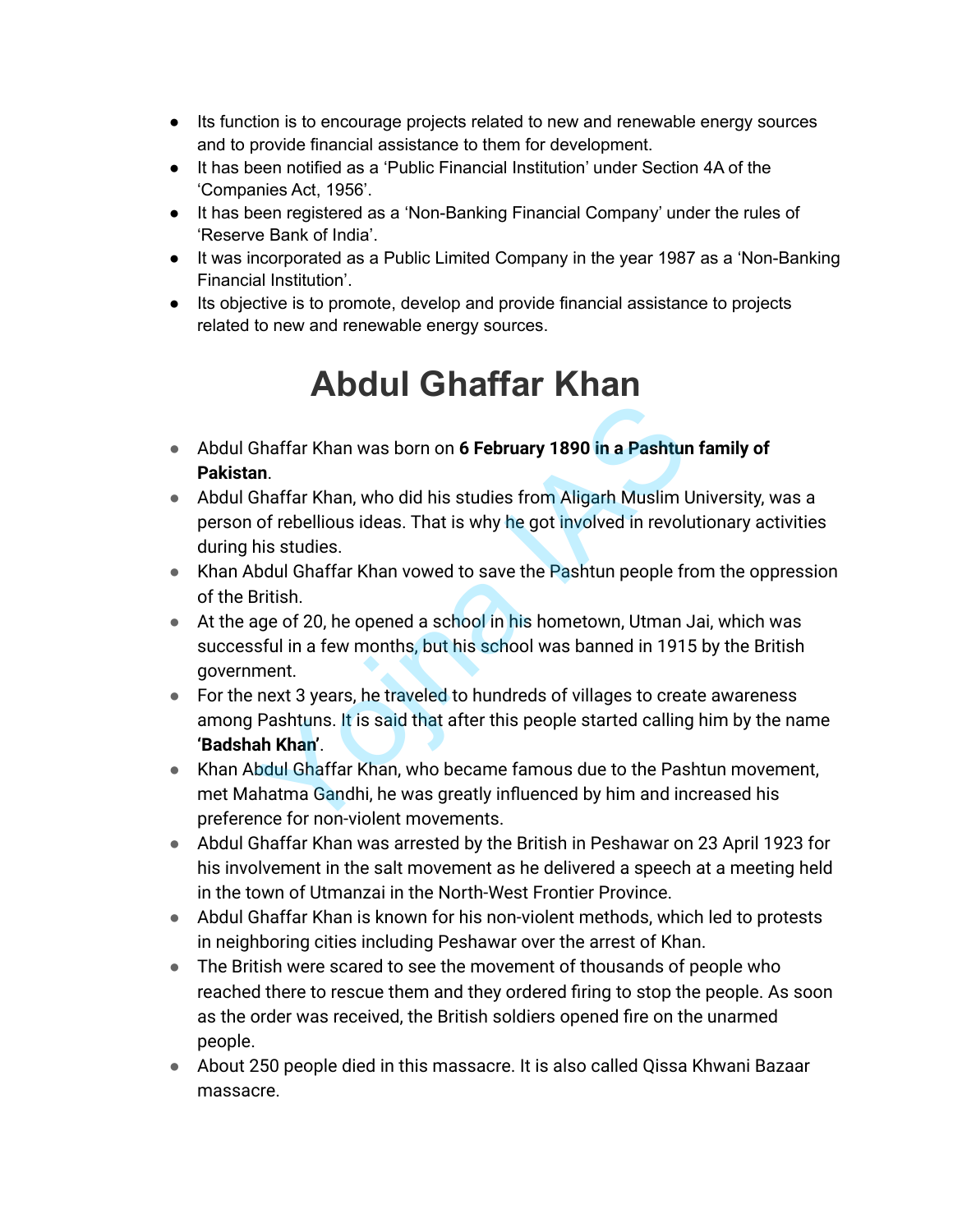- At the same time, the Garhwal Rifles soldiers who refused to obey the orders of the British to fire before the massacre were court-martialed and were imprisoned for many years. Among them the name of Veer Chandra Singh Garhwali of Uttarakhand was prominent.
- In 1929-30, the establishment of **Khudai Khidmatgar** was established as an institutional movement. It means to serve God, it means to serve man. Its commitment was to fight for freedom, non-violence, and religious unity. From this the foundation of Khudai Khidmatgar was prepared.
- When Gandhi called for a nationwide satyagraha against the Rowlatt Satyagraha of 1919, Badshah Khan also joined him.
- When the communal riots broke out in Bihar and Noakhali in 1946, Badshah Khan and Gandhi went there together. Together they worked in Bihar and their relationship with each other continued till the end.
- When the All India Muslim League was adamant on the partition of India, Badshah Khan strongly opposed it. In June 1947, he demanded a separate country from Pakistan for the Pashtuns, but this demand was not accepted. Minim went there together. Together they worked in Binary<br>Ship with each other continued till the end.<br>The All India Muslim League was adamant on the partition<br>In Khan strongly opposed it. In June 1947, he demanded<br>from Pa
- The Government of Pakistan considered him as its enemy, so he was kept in jail for many years there. He **died in Pakistan on 20 January 1988 during house arrest.**
- ●

# **Prime Minister Narendra Modi: top of the**

## **list of world popular leaders**

● Recently, America-based Morning Consult Political Intelligence conducted a survey around the world. In this survey, Prime Minister Narendra Modi has topped among world leaders with an approval rating of 71%.

## **Status of other global leaders**

- US President Joe Biden is at number six with 43% approval rating in the list of 13 world leaders. Biden was followed by Canadian President Justin Trudeau with an approval rating of 43% and Australian Prime Minister Scott Morrison with an approval rating of 41%.
- In November 2021 also, Prime Minister Modi topped the list of most popular leaders of the world.
- Morning Consult Political Intelligence is currently tracking the approval ratings of government leaders and the country's trajectory in Australia, Brazil, Canada,